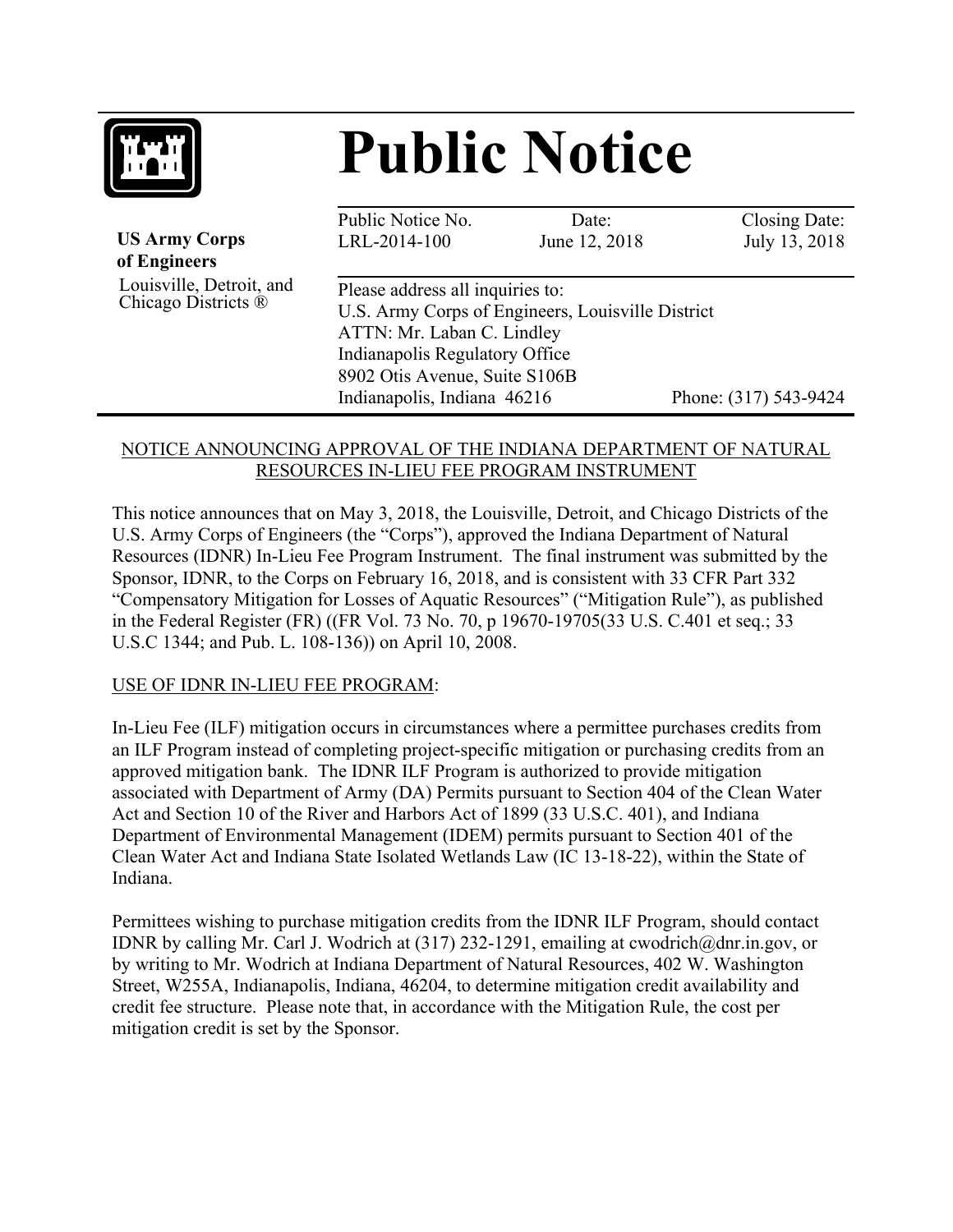#### EFFECTIVE DATE:

For projects proposing purchase of mitigation credits from the IDNR ILF Program, all applications submitted on or after the date of this notice shall be subject to the terms and conditions set forth in the approved IDNR ILF Instrument.

#### SERIVICE AREA:

There are eleven Service Areas for the IDNR ILF Program covering the entire State of Indiana (Exhibit 1). An exhibit depicting the 11 Service Areas can also be found on page 4 of the IDNR ILF Instrument.

#### CONTACT INFORMATION:

Please be advised that the Corps is not seeking public comments on this notice. The IDNR ILF Instrument is available on the Corps "Regulatory In-Lieu Fee and Bank Information Tracking System" (RIBITS) internet site https://ribits.usace.army.mil or by requesting at the address listed above. Questions regarding the IDNR ILF Instrument should be directed to Mr. Laban Lindley, at the address noted above and should refer to the Public Notice Number LRL-2014-100.